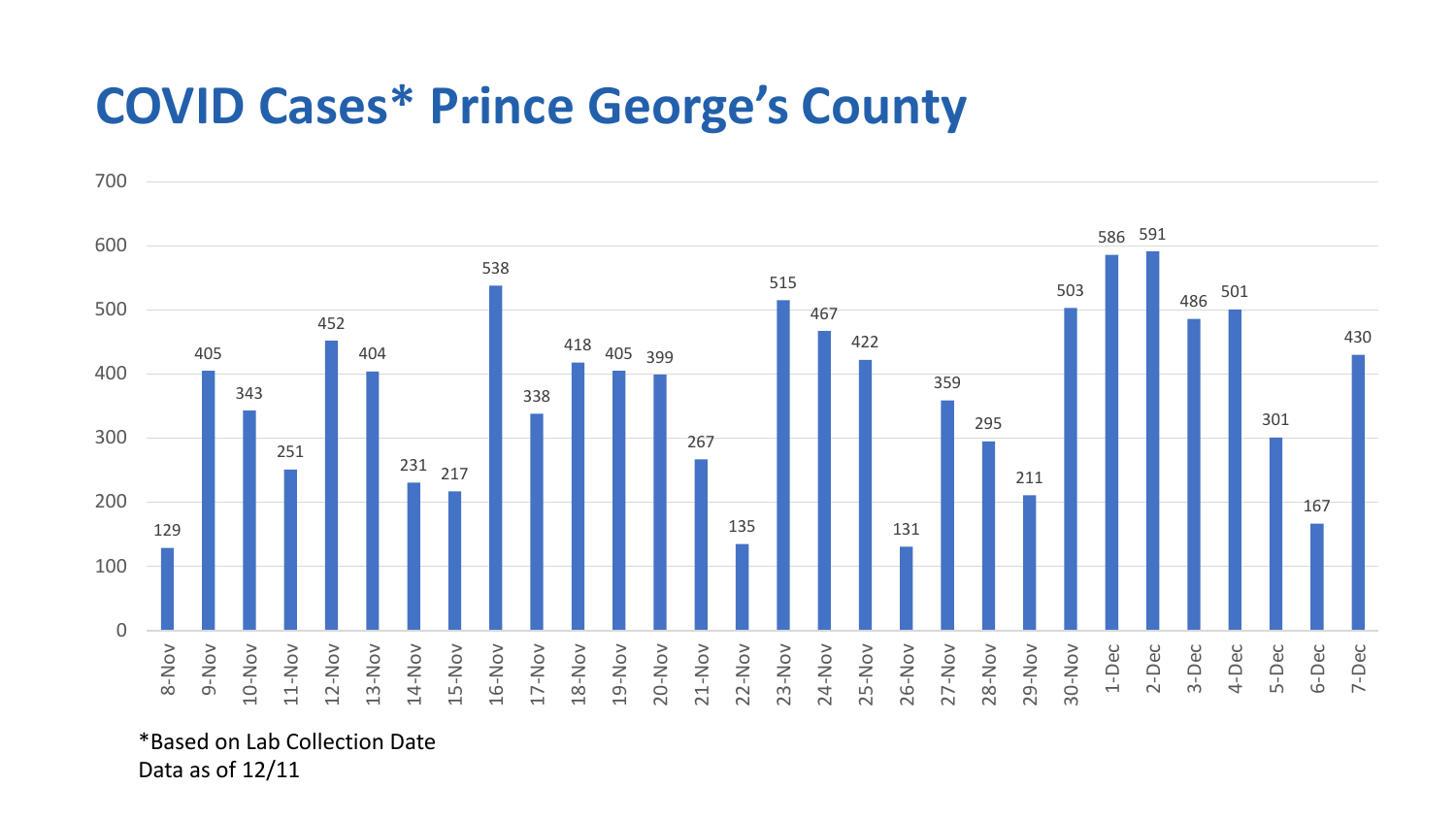## **COVID Average Daily Case Rate\* (last 14 days)**

**Prince George's County**

**Average New Cases per 100,000 population**



\*Based on Lab Collection Date Data as of 12/11